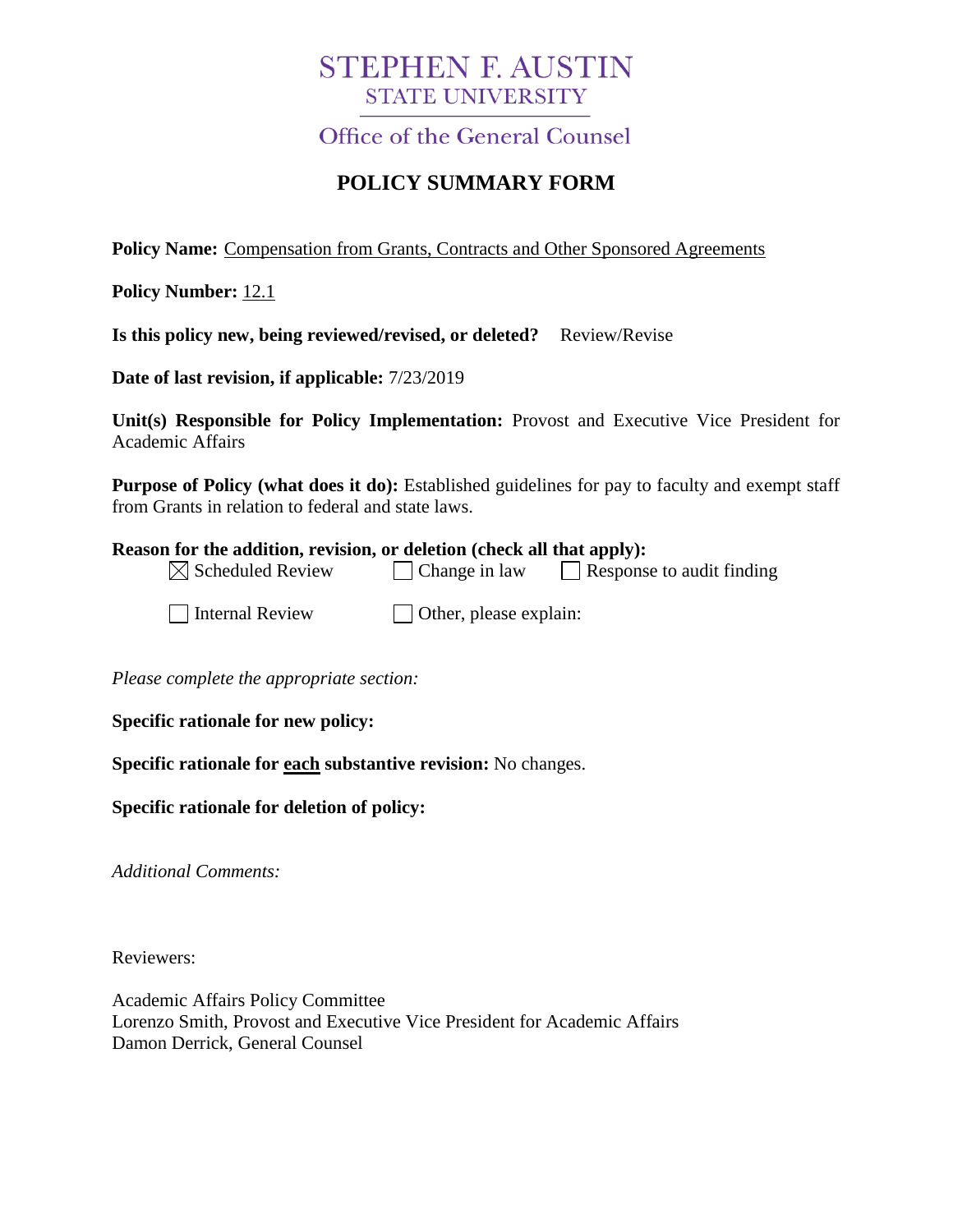## **Compensation from Grants, Contracts and Other Sponsored Agreements**

## **Original Implementation:** April 17, 2012 **Last Revision:** July 23, 2019*April 12, 2022*

This policy establishes guidelines for compensation paid to faculty and professional (exempt) staff from grants, contracts, and other sponsored agreements (grants) that are consistent with federal and state laws, rules and regulations and university policies and procedures.

If permitted by a specific grant and university policy, an employee may receive compensation for personal services directly related to the grant in the form of direct salary or additional compensation. The form and amount of compensation depends upon:

- the workload status of the employee (part-time or full-time);
- the type of work being performed;
- the employee status (exempt/non-exempt, faculty/staff); and
- the timing of work performed (for example, weekends, after normal work hours, and summer months).

#### **Direct Salary**

Compensation from grants is normally paid as a portion of the institutional base salary (IBS) for actual work performed on the grant from which the salary is paid. Compensated services must be performed during the project period and are captured in effort certification reporting as part of the individual's IBS. Compensation from grants can never exceed the individual's normal IBS rate of pay (2 CFR 200.430).

- 1. Exempt and non-exempt staff A portion of an individual's IBS may be paid from one or more grants proportional to the effort expended on each grant agreement during the term the work is performed. Individuals paid 100% from grant funds cannot perform any institutional functions outside of their grant-related job duties. See Effort Reporting and Certification of Sponsored Activities policy (8.1).
- 2. Full-time Faculty A full-time faculty member's salary may be paid from one or more grants proportional to the effort expended on each grant agreement during the academic term such work is performed. This reassigned time releases the faculty member from teaching and/or research/scholarly/creative and service activities proportional to the level of effort on the grant.

For a full-time nine-month assignment, the equivalent of 20% effort over the term is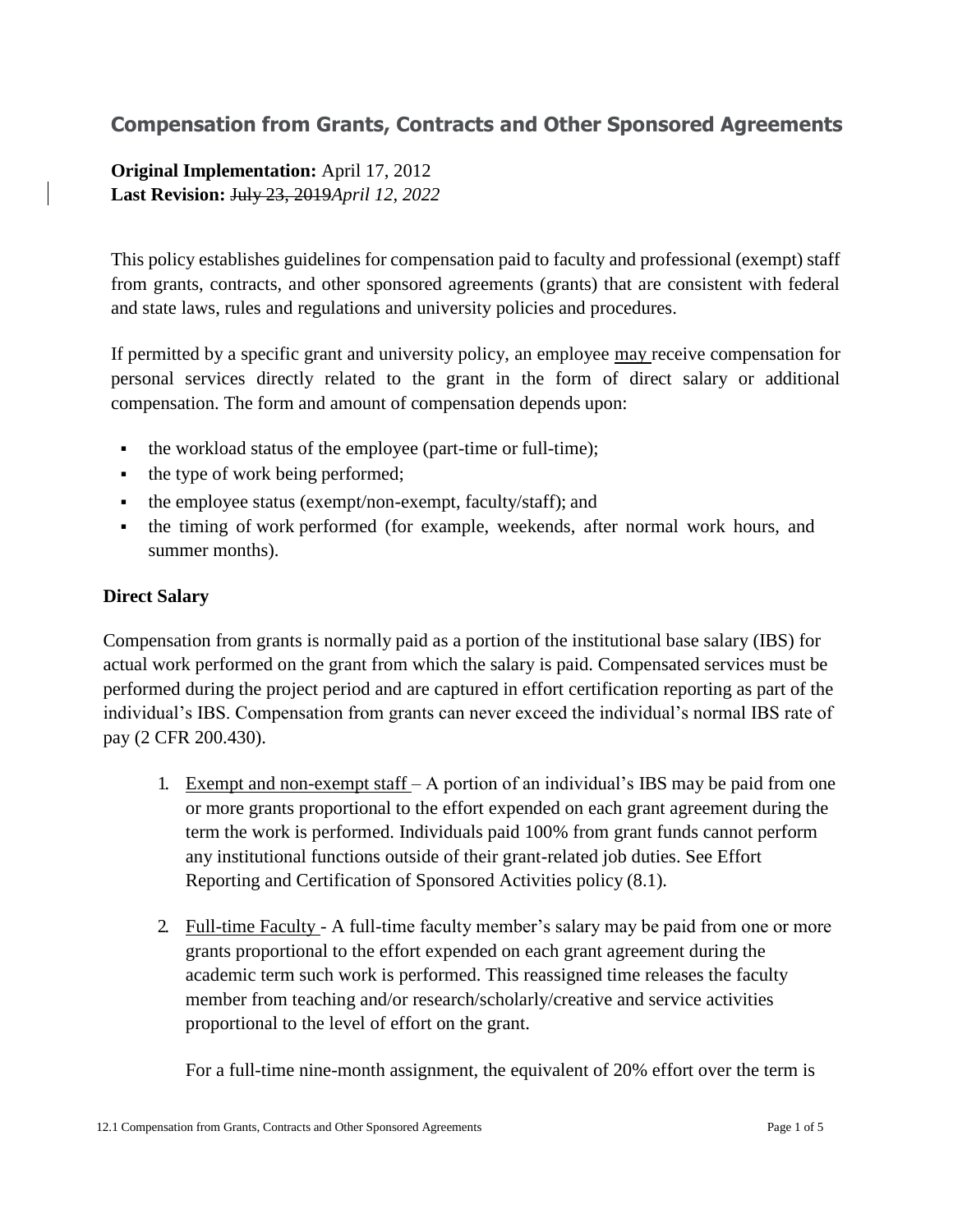normally devoted to research/scholarly/creative and service activities. Therefore, for purposes of compensation from grants, paid or cost-shared, a normal three-credit hour course is equivalent to 20% effort (or 0.20 FTE) and non-instructional activities are equivalent to 5% effort (or 0.05 FTE).

3. Faculty Summer Assignments - If a faculty member's teaching workload is less than 100% during a summer part of term, the faculty member may also be paid from one or more grants proportional to the effort expended, subject to the summer salary calculations outlined in Salary Supplements, Stipends and Additional Compensation policy (12.16). Faculty can earn no more than their prorated 9-month salary during the summer terms based on the combined grant salary and teaching workload assignment.

For purposes of compensation from grants (paid or cost-shared), a normal three-credit hour course in a summer part of term is equivalent to 50% effort (or 0.50 FTE) for the summer part of term.

Grant funds cannot be used during the summer months to pay for work performed during the academic year, and cannot be used to supplement institutional compensation that may be paid at a lower rate than the individual's IBS.

### **Additional Compensation**

Additional compensation, or extra service pay, refers to salary paid in excess of the IBS for work that is clearly in addition to regularly assigned or contracted duties.

- To ensure equitable and consistent application of SFA's faculty workload policy, these guidelines apply to all sponsored project agreements regardless of the source of funding (federal, state, local government, and/or private entities).
- General requirements for payment of additional compensation are detailed in Salary Supplements, Stipends and Additional Compensation policy (12.16).
- Principal Investigators/Project Directors (PI/PD) are not eligible to receive additional compensation from their own projects.
- Non-exempt staff members are not eligible for additional compensation from grants and must be paid overtime at the appropriate rate of pay.
- Additional compensation is accounted for separately and is not captured in effort certification and reporting procedures. See the Effort Reporting and Certification for Sponsored Activities policy (8.1).
- The rate of pay shall not exceed the hourly equivalent of the individual's regular IBS. This rate is calculated using a monthly basis of 173.33 hours.

Exempt, full-time staff members may be eligible to receive additional compensation for incidental activities (task assignments) if the grant-related activities are (1) clearly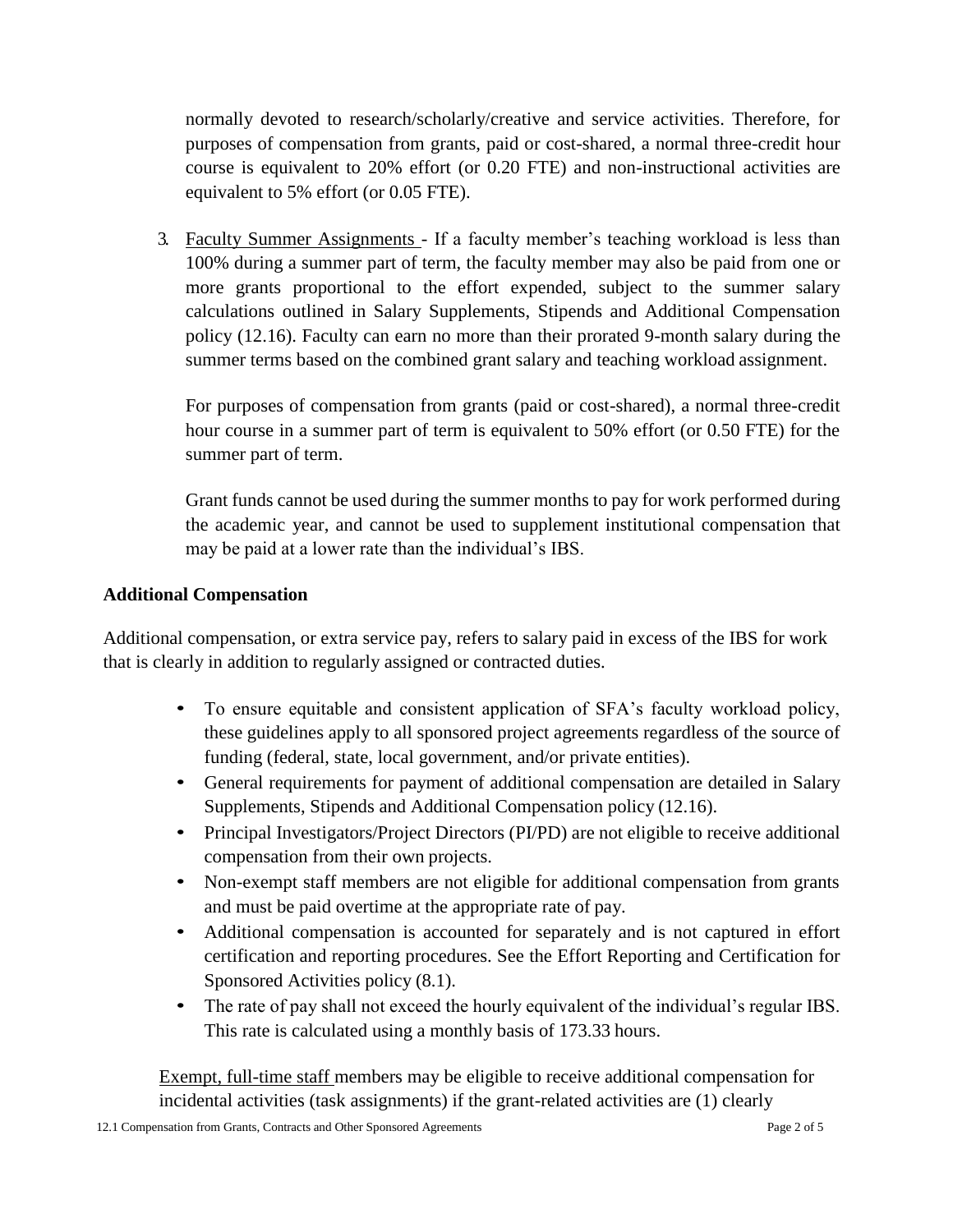unrelated to their current duties as demonstrated by the employee's job description or other documentation; and (2) are performed outside of the employee's regular work hours.

Incidental activities (task assignments) should be based on completion of an assignment or task and are restricted to one-time services or jobs with a time commitment of one month or less.

Full-time faculty members may be eligible to receive additional compensation if the grantrelated activities are for (1) intra-university consulting or for (2) incidental activities if it can be clearly demonstrated that the work is in addition to the duties detailed in the appointment contract and Faculty Workload policy 7.13 that serve as a basis for IBS.

- 1. Intra-university Consulting Normally, intra-university consulting is considered to be a professional courtesy or normal university faculty obligation for which extra compensation is not paid. However, under unusual circumstances, additional compensation may be paid if all of the following conditions are met: (a) for faculty working across departmental lines or at a separate or remote location, such as outside of the Nacogdoches area; and (b) the services to be provided are essential and cannot be provided by persons receiving salary support from the sponsored agreement, or otherwise compensated for their services by the university.
- 2. Incidental Activities (task assignments) If it can be demonstrated that it is crucial to the success of the project, faculty members may be paid from grants for incidental activities. Incidental activities should be based on completion of an assignment or task and are restricted to one-time services or jobs with a time commitment of one month or less.

### Specific Requirements

For sponsors that allow additional compensation to be paid in the form of intrauniversity consulting or incidental activities, the sponsor must be informed of the intent to charge salary as additional compensation, preferably in the original budget proposal. The budget and/or project narrative of the grant or contract should clearly state:

- that additional compensation above IBS will be paid to university employees;
- the name or position of the individuals who will be receiving additional compensation; and
- the work and services to be performed by these individuals.

In addition, the amount of the additional compensation should be segregated from regular salary expenses and the budget justification should clearly indicate: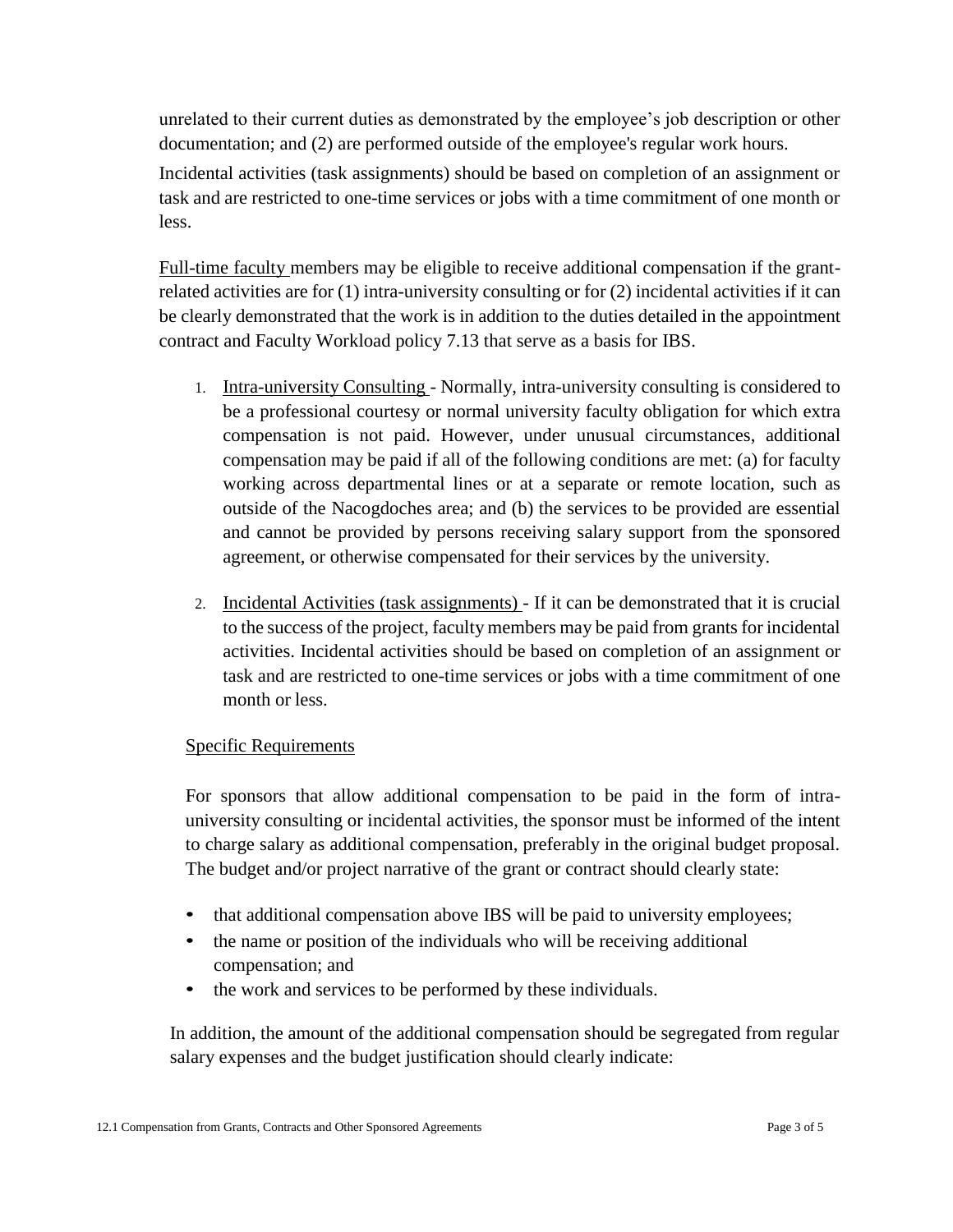- the total dollar amount of additional compensation requested;
- the percent of additional effort committed to the project, or the hourly rate and number of hours committed to the project; and
- the appropriate fringe benefits.

The award document from the sponsoring agency must state that additional compensation is allowed, or the document must imply that the sponsor accepts the proposal with no alterations regarding the request for additional compensation.

Since fixed amount awards are performance based and generally do not require a sponsorapproved budget detail, additional compensation from these projects requires adequate justification from the employee's supervisor. Such requests should be included in the internal budget submitted as part of the proposal clearance process.

## Responsibility for Compliance

- 1. Individuals requesting additional compensation are required to certify that they meet the eligibility requirements by signing the ORGS Additional Compensation Verification form. They also must provide assurance to their immediate supervisor that the work to be performed will not interfere with performance of regular responsibilities.
- 2. Principal Investigators (PI)/Project Directors (PD) are responsible for assessing and determining if additional compensation is appropriate, is allowed by the sponsor, and follows university policies and procedures. The PI/PD is responsible for initiating internal forms for employee eligibility certification, institutional approval, and payment. PIs/PDs are not eligible to receive additional compensation from their own projects.
- 3. Department Chairs/Division Directors/Deans are responsible for carefully analyzing the total university commitments of the employee who requests additional compensation from grants to confirm that the work is outside of the employee's contractual obligations to the university. The dean routes the Authorization for Additional Compensation Services form and the ORGS Additional Compensation Verification form to ORGS to verify eligibility and sponsor approval.
- 4. Office of Research and Graduate Studies is responsible for verifying additional compensation approval with the sponsor, either in the form of an approved grant application as submitted, or in the language of the grant, by approved amendment, or from subsequent written correspondence from the sponsor's contracting official.
- 5. Human Resources is responsible for confirming that the individual has not exceeded the maximum additional compensation limits as outlined in the Salary Supplements,